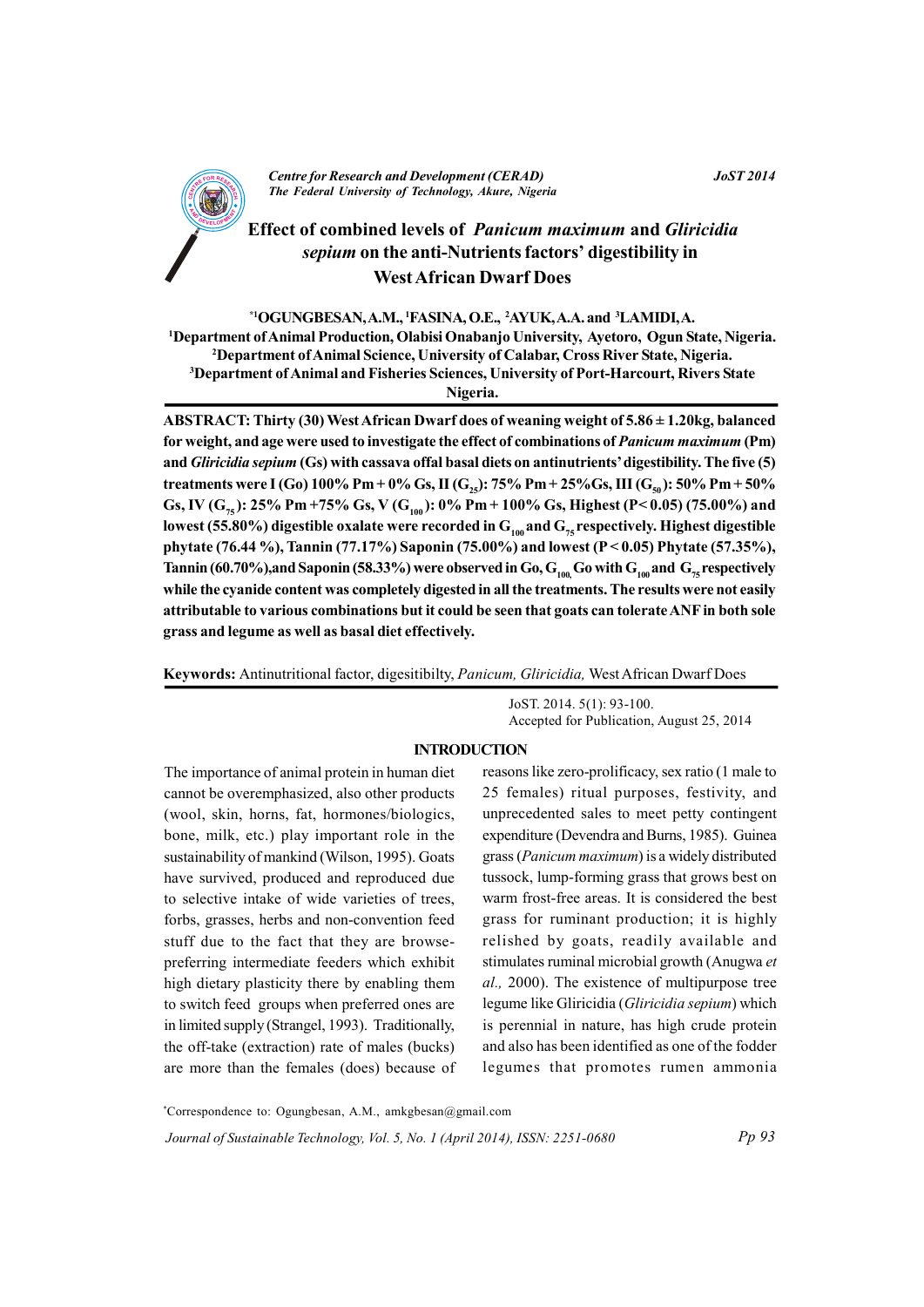production and live weight gain (Ajayi et al., 2005). The search for alternative feed resources has focused attention on cassava and its byproducts such as cassava seviate, offal and peelings. These by-products are available all year round especially now that the economy is being redirected towards non-oil products. The evolution of these by-products which are not directly useful to man can be channeled towards the production of animals and their products thereby reducing over dependence on cassava root tubers. Also, the adverse environmental pollution caused by these by-products can be reduced. The afore-mentioned feeds contain some inherent antinutritional factors as catalogued by Norton (1994) which include oxalate, tannin, cyanogenic glucosides, flavonoids, coumarin, just to mention a few. Researchers (Onwuka, 1990, Oduguwa et al., 1998, and Ogungbesan et al., 2005, Ogungbesan *et al.*, 2006) have shown that some of these could be tolerated by ruminants because ruminal microbes secrete enzymes that can degrade these deleterious principles. In addition to this, some plants have inherent "antinutritional" factors that hydrolyse these substances (Eeckhoat and Depaepe, 1994) Works have also been done on Gliricidia and Guinea grass on goats (Smith et al., 1995, Ajayi et al., 2005,) while this combinations had been fed with cassava and Brewers dried grain BDG. (Ifut, 1992). More recently Eniolorunda et al., (2008) researched into the nutrients digestibility and utilization of the aforementioned feed stuff but there is no information on the anti nutrient digestibility in animals fed these combinations. This study therefore investigated the effect of combined levels of Panicum maximum and Gliricidia *sepium* on the antinutrients factors' digestibility in W.A.D goats.

#### **MATERIALS AND METHODS**

The study was conducted at the goat unit of Olabisi Onabanjo University, Yewa Campus, Avetoro, Ogun State, Nigeria. Avetoro is located on latitude  $7^015'N$  and longitude  $3^03'E$  in a deciduous derived savannah zone of Ogun State. The climate is sub-humid tropic with an annual rainfall of 963.3mm in 74 days. Temperature varies between 29 and 34°C.

Thirty growing Wet African Dwarf does aged 5-7 months and with an average live weight of 5.86 kg were used for this experiment. They were obtained from donor farms located some 15km northwest of the experimental site. Two weeks before the commencement of the experiment, animals were dewormed with Levamisole (Kepro, B.V Holland, 1mL/per 20kg body weight) to control endoparasites and dipped in Diazintol solution (Alfasan International, B.V Holland) at the rate of 1mL per liter of water against ectoparasites. Long acting Oxytetraciclina 200 La (Invesa, Spain) at 1 mL per 10kg body weight

was also administered. The animals were randomly allocated on live weight basis to 5 groups of 6 does each. The 5 groups were then moved into previously sanitized individual pens and offered the experimental diets daily for 98 days (including the first 14days for adaptation and subsequent 84 days for measurement).

The dietary treatments were:

- 100% Panicum maximum and 0% Gliricidia sepium  $(G 0)$ .
- 75% Panicum maximum and 25% Gliricidia sepium  $(G 25)$ .
- 50% Panicum maximum and 50% Gliricidia sepium  $(G 50)$ .
- 25% Panicum maximum and 75% Gliricidia sepium  $(G 75)$ .
- 0% Panicum maximum and 100% Gliricidia sepium  $(G 100)$ .

Combined levels of P. maximum and G. sepium were supplemented with a cassava offal-based concentrate. The G septum foliage were allowed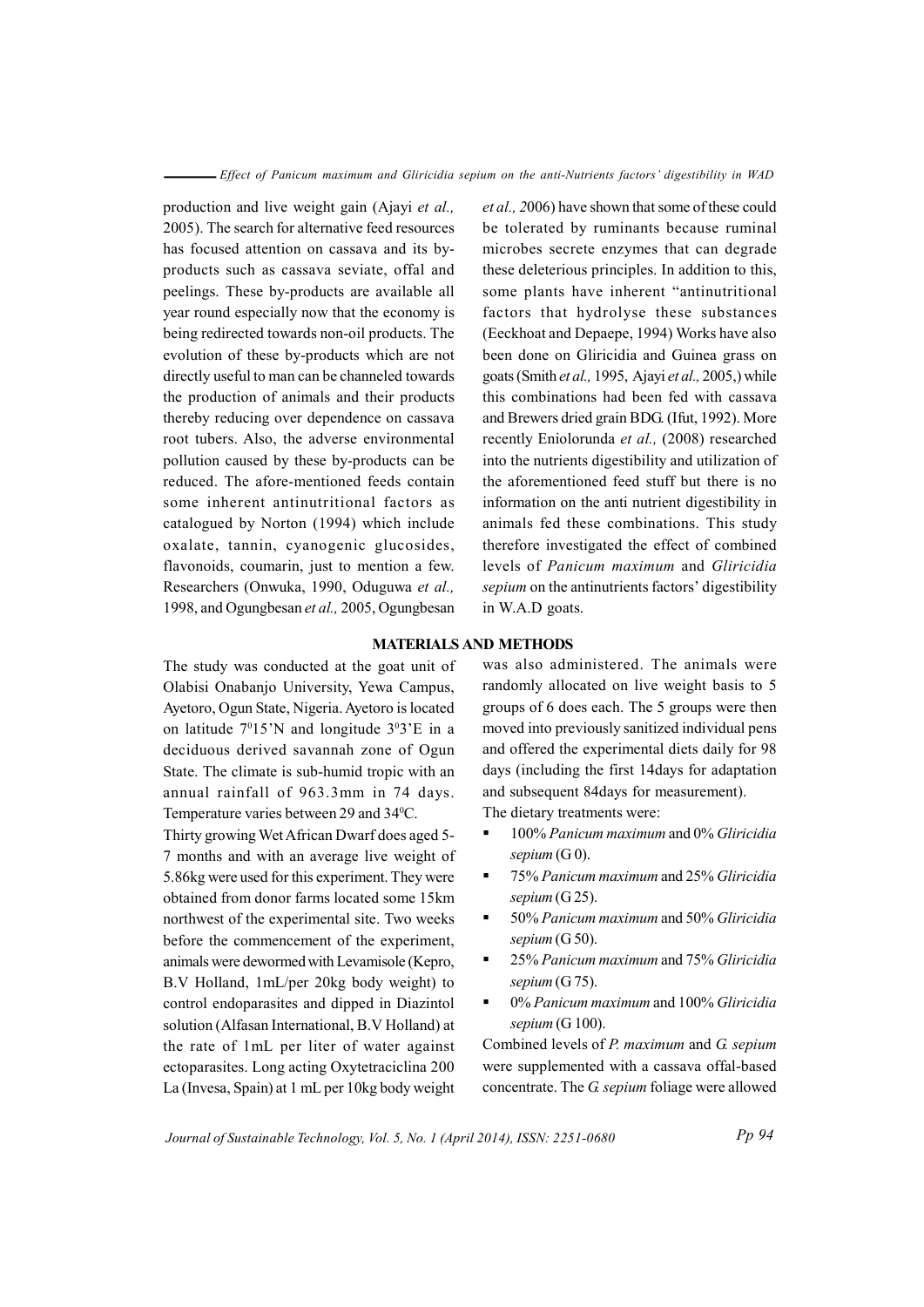to wilt overnight prior to feeding. P. maximum leaves were harvested daily, manually chopped to 5cm and fed to the animals fresh. All animals were fed twice daily (forages at 3% body weight by 08.00h and concentrate by 16.00h at  $2\%$  BW) and fresh water was available at all times. Cassava offal used for the study was collected from four Fufu processing centers in Ayetoro, Ogun State and dried to a moisture content level of about 12% before being used to compound a concentrate ration containing 16% CP and 2600Kcal kg<sup>-1</sup> Me. The concentrate included 40% cassava offal, 15% cassava peels, 15% GNC, 25% PKC, 4% bone meal, 0.5% mineral premix and 0.5% salt. The animals were weighed once weekly and the level of feeding adjusted depending on liveweight changes. Daily voluntary intake was estimated by difference of the feed offered and residue collected. Digestion and nitrogen balance trial was conducted after 72 days of feeding. During the metabolism trial, the goats were housed in individual metabolism cages (90cm x 75cm x 90cm) made of welded wire mesh fitted with removable feeders and arranged for quantitative collection of faeces and urine separately. The trial lasted for 12 days with a five-day adaptation period to accustom the goats to cages prior to a 7 days collection and measurement period. Total faecal output and urine were collected in the morning before feeding and watering. The faeces were weighed fresh and 10% aliquots of each day's collection for each animal were taken, dried at 60°C for 48h in a forced draught air oven and bulked. A sub sample from each animal was dried in a similar oven at 100-105°C for 48h for dry matter (DM)

Table 1 shows the chemo-metric of the antinutritional factors analysed for in respective feed components. These from nutritional stand point could be undesirable to some extent but ensure the coevolution of these herbs with herbivores A.M. Ogungbesan, et al.

determination. Another sub-sample was thoroughly mixed and milled to pass through a 0.60mm sieve and stored in sealed polythene bags until analysed. The urine was collected in a plastic tray placed under each cage. 10mL of 10% concentrated H<sub>3</sub>SO<sub>4</sub> was added to the tray daily to prevent volatilization of NH, from the urine. The total output of urine per animal was measured and 10% aliquots were kept in stoppered numbered plastic bottles and stored at -5<sup>o</sup>C. Methods employed for feed and faecal samples were as follows: Phytate (Maga, 1983), Oxalate (Beutler, et al., 1980) Saponin (Strong, 1976), Tannin (Hagerman and Butler, 1983) and cyanide (Poonam and Hahn, 1984).

### **Statistical Analysis**

Data obtained from these chemo-assays were used to calculate the metabolites' digestibility and were further subjected to analyses using one-way ANOVA/completely randomized design using individual goat as replicates. Model sums of square were partitioned to test linear and quadratic trends of supplementation using the General Linear models (GLM) procedures SAS (2002) and significantly different means were separated using least significant difference at 0.5 level of probability.

The general linear model is defined thus

 $X_i = \Box \vdash \Box \vdash e_i$ 

 $\Box$  is G rand population m ean

 $X_{ii}$  is individual data generated from the fixed treatment effects

 $\Box$  is the fixed treatments (diets I to V) effects

 $e_{ii}$  is the error (replicate) term within each treatment

# **RESULTS AND DISCUSSION**

(Rosenthal and Janzen, 1979), They (i.e. tannin and saponin) at times in small quantity are desirable and advantageous to the animals consuming them. Oxalate was not detected in P. *maximum*. This is contrary to the findings of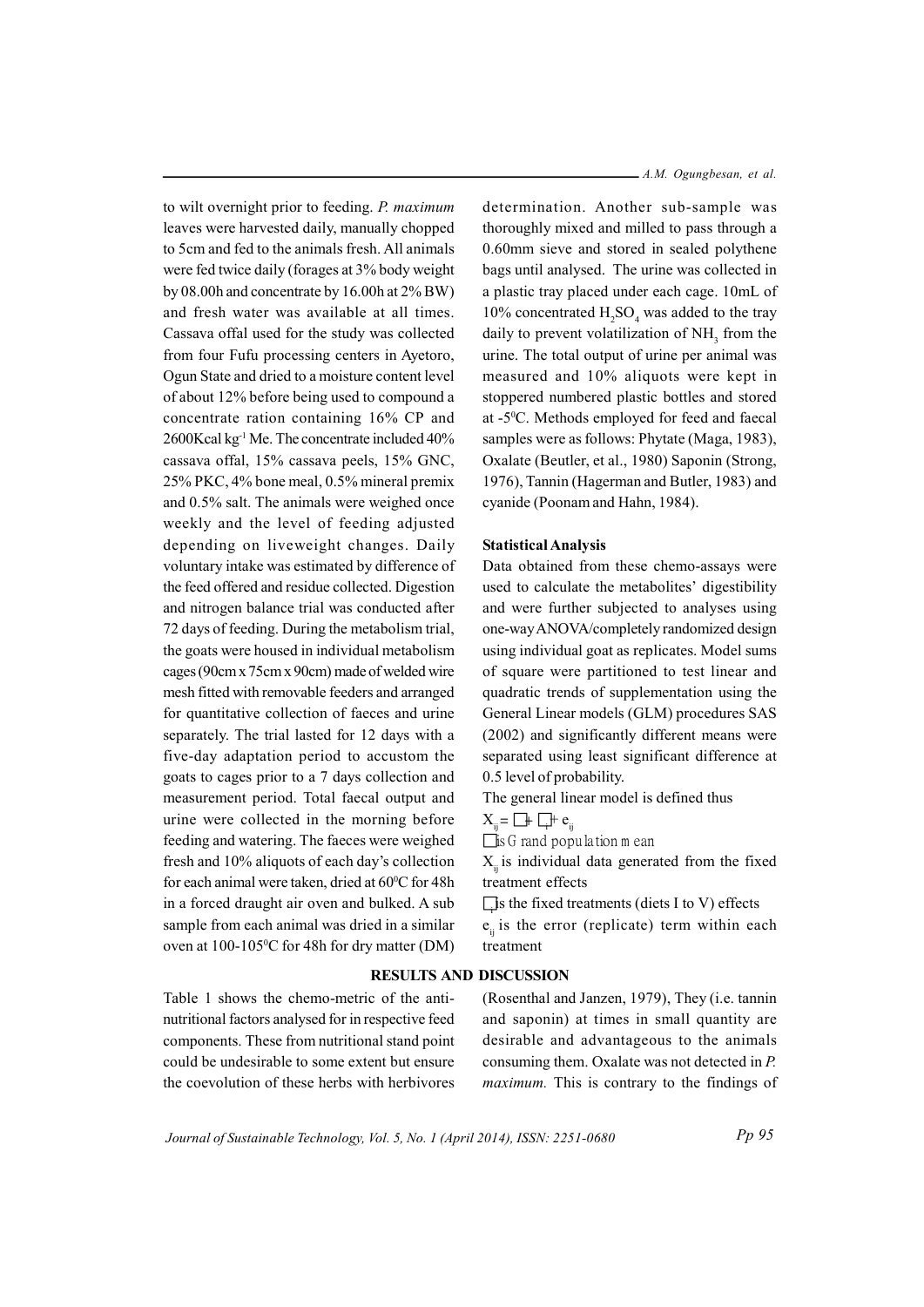Effect of Panicum maximum and Gliricidia sepium on the anti-Nutrients factors' digestibility in WAD

| Composition | P. maximum | G. sepium | <b>Concentrate</b> |  |  |
|-------------|------------|-----------|--------------------|--|--|
| Oxalate     | ND         | 1.25      | 1.16               |  |  |
| Phytate     | 98.45      | 101.22    | 113.51             |  |  |
| Cyanide     | ND         | 0.15      | 0.34               |  |  |
| Tannin      | ND         | 2.65      | 3.06               |  |  |
| Saponin     | ND         | 0.10      | 0.11               |  |  |

Table 1: Chemo-metrics of deleterious principles in the feed components  $(mg/100g)$ 

ND: Not Detected

Skerman and Riveros (1990) and Esminger and Olentine (1980) who established that tropical grasses contain Oxalate even more than any other herbage but the findings of Ogungbesan *et al.*, (2006) is in consonance with the works of the above two authors who recorded 8.16% DM oxalate in Guinea grass.

However, all the previous workers failed to mention whether their oxalate was in soluble or insoluble form (Tangendiaja and Wina, 1995), Oxalate recorded in Gliricidia sepium was more than those documented by Ologhobo (1989) in browses  $(0.52 - 0.82 \text{mg}/100 \text{gm})$  and less than that catalogued by Aletor and Omodara (1994) of Gliricidia sepium (222.41mg/100gm) and Leucaena leucocephala (88.16mg/100gm). Phytate (mg/100g) content unusually observed in  $P$ . maximum was 94.45 while that in G. sepium  $(101.22)$  was higher than that of G. sepium  $(16.18mg/100gm)$  recorded by Aletor and Omodara (1994) as well as higher or lower than those browses recorded by these authors. The cyanide content (mg/100gm) of G sepium is 0.15, although its presence may seem erratic or unusual, it could be Holocalin, p=Glucosyloxyman deloritrile, pro-acacipetalin, prunasin, sambunigrin, or vicianin which are cyanides present in leguminous plants (Conn. 1981). The tannin (mg/100gm) of the legume  $(2.65)$  was at variance with the findings of Budi and Wina (1995) who did not detect any property of tannin activity in G septum. Its saponin  $(mg/100gm)$ was 0.10 and did not also conform with that

reported by Onwuka (1992) who obtained 0.33% DM saponin in G. sepium. All the antinutrients factors detected in the concentrate might have been from various ingredients of the ration. Various factors are however, responsible for variabilities in chemical composition of herbages. These include plant parts, age, season, soil fertility, species, cultivar, post harvest treatments, growing conditions (water stress, drought stress, photo-periodicity) (Rosenthal and Janzen, 1979).

In Table 2, the apparent digestibility of the deleterious principles is shown. The term apparent was added because the digestibility did not anticipate their subsequent absorption in the gastro intestinal tract, but their degradation or destruction enzymatically in the rumen. The intake of all these secondary plant metabolites might have been occasioned by those present in the various combinations of feed consumed. The highest and lowest  $(P<005)$  oxalate digestibility was observed in G100 and G25 which implies that the levels have little or no effect on the degradation pattern though there was degradation of at least more than half of those ingested by the rumen microbes (Preston and Leng, 1987). Oxalate complexes calcium, phosphorus and decreases protein availability but does not chelate zinc. Although Phytate is often used interchangeably in literature with Phytic acid and Phytin, Phytic acid, phytate and phytin refer respectively to the free acid, the salt, and the calcium and magnesium salt (Evers, et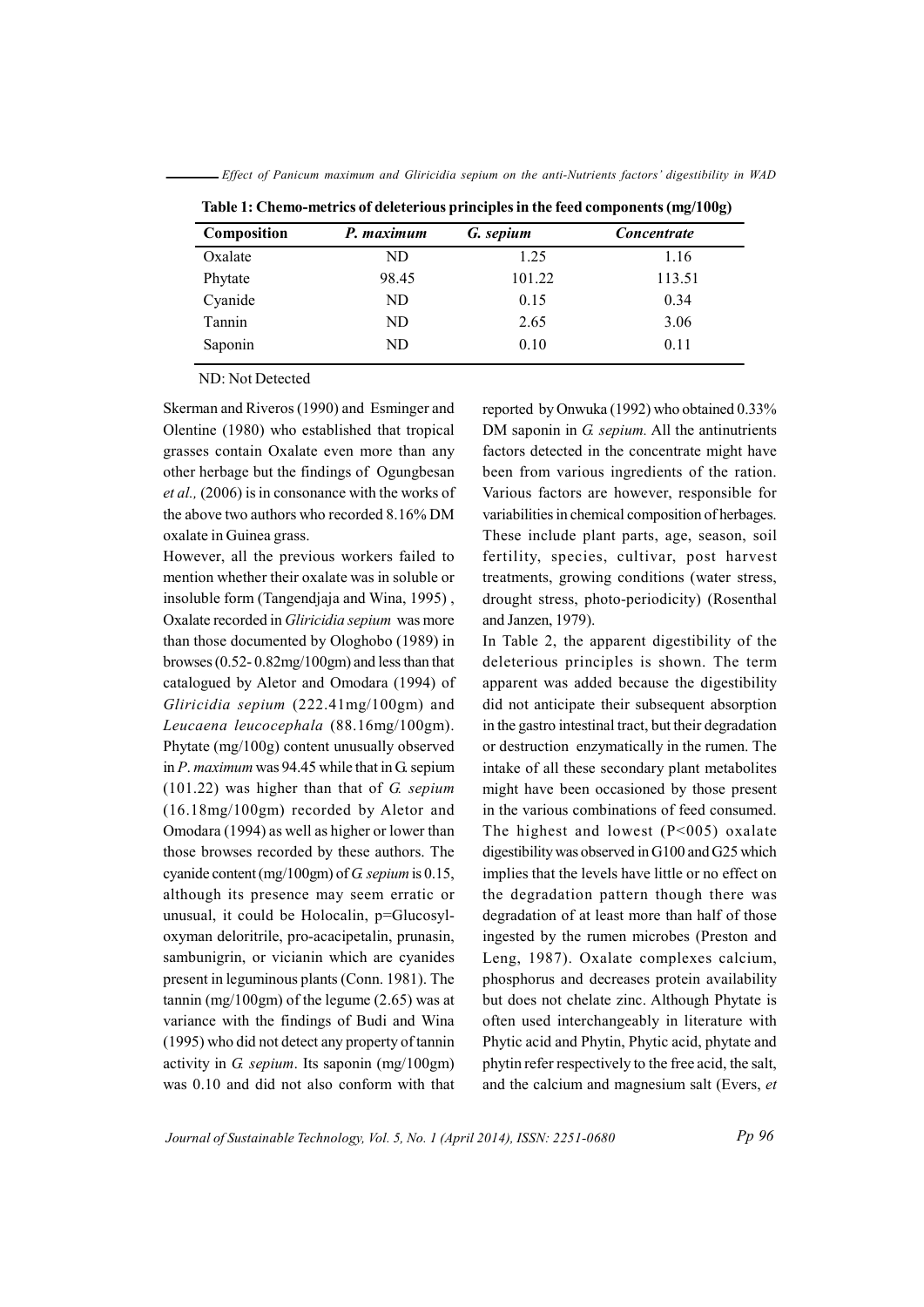| Treatments                 |                    |                   |                    |                    |                    | SEM Probability <sup>b</sup> |                  |           |
|----------------------------|--------------------|-------------------|--------------------|--------------------|--------------------|------------------------------|------------------|-----------|
| <b>Parameters</b>          | G (control)        | G <sub>25</sub>   | G50                | G75                | G100               |                              | L                | Q         |
| Feed Oxalate $(g/d)$       | 0.93 <sup>e</sup>  | $1.75^d$          | $2.45^{\circ}$     | $2.90^{b}$         | $3.78^{a}$         | 0.15                         | XX               | X         |
| Faecal oxalate $(g/d)$     | 0.25               | 0.63              | 0.76               | 1.28               | 0.98               |                              |                  |           |
| Digestible oxalate $(\% )$ | 73.16 <sup>a</sup> | $59.24^{b}$       | 60.09 <sup>b</sup> | $55.80^{\circ}$    | $75.00^a$          | 12.61                        | <b>NS</b>        | XX        |
| Feed phytate               | $115.73^{a}$       | $107.79^{b}$      | $102.76^{\circ}$   | 91.76 <sup>d</sup> | $93.04^d$          | 20.41                        | XX               | <b>NS</b> |
| Faecal phytate             | 27.17              | 32.95             | 43.67              | 39.14              | 24.90              |                              |                  |           |
| Digestible phytate $(\% )$ | $76.42^a$          | $69.43^{\circ}$   | $57.50^{\circ}$    | $57.35^{\circ}$    | $73.52^{b}$        | 10.00                        | $\boldsymbol{X}$ | XX        |
| Feed cyanide $(g/d)$       | $0.32^e$           | 0.37 <sup>d</sup> | 0.47 <sup>c</sup>  | $0.61^{b}$         | $0.74^{\rm a}$     | 0.09                         | Xxx              | <b>NS</b> |
| Faecal cyanide (g/d)       | 0.00               | 0.00              | 0.00               | 0.00               | 0.00               |                              |                  |           |
| Digestible cyanide $(\% )$ | 100                | 100               | 100                | 100                | 100                | 0.00                         | <b>NS</b>        | <b>NS</b> |
| Feed Tannin $(g/d)$        | $1.93^{\rm d}$     | 2.87 <sup>c</sup> | $4.30^{b}$         | $4.97^{b}$         | $6.34^{a}$         | 0.69                         | XXX              | <b>NS</b> |
| Faecal Tannin $(g/d)$      | 0.54               | 0.93              | 1.39               | 1.95               | 1.44               |                              |                  |           |
| Digestible Tannin $(\% )$  | $72.20^{b}$        | $67.11^{\circ}$   | $67.67^c$          | $60.70^{\rm d}$    | 77.17 <sup>a</sup> | 8.52                         | XX               | <b>NS</b> |
| Feed Saponin $(g/d)$       | $0.25^e$           | $0.40^d$          | $0.46^{\circ}$     | $0.56^{\rm b}$     | $0.65^{\rm a}$     | 0.11                         | XX               | <b>NS</b> |
| Faecal Saponin (g/d)       | 0.06               | 0.17              | 0.19               | 0.25               | 0.16               |                              |                  |           |
| Digestible Saponin (%)     | $75.00^a$          | $58.58^{b}$       | 58.88 <sup>b</sup> | $58.33^{b}$        | $75.00^a$          | 9.84                         | <b>NS</b>        | Χ         |

Table 2: Antinutritional factors' Intake and digestibility in West African Dwarf Does fed various combinations of Grass/Legume with cassava offal based diet

<sup>b</sup>Probability for linear (L) and quadratic (O) trends.\*p<0.05; \*\*p<0.01; \*\*\*p<0.001. abcde: Means on same row with different superscripts differ =  $P < 0.05$ )  $G0 = 0%$  Gliricidia sepium +100% Panicum maximum + Concentrate

 $G25 = 25\%$  Gliricidia sepium +75% Panicum maximum + Concentrate  $G50 = 50\%$  Gliricidia sepium +50% Panicum maximum + Concentrate  $G75 = 75\%$  Gliricidia sepium +25% Panicum maximum + Concentrate  $G100 = 100\%$  Gliricidia sepium +0% Panicum maximum + Concentrate

al., 1999). The phytate digestibility  $(\% )$  was highest ( $P<0.05$ ) in G0 (74.42) and lowest in G75 (57.35). showing a quadratic trend which also shows that there is little effect of level of inclusion in the degradability of the antinutritional factor but that the animals can degrade appreciable amount of this deleterious principle. This is in consonance with the findings of Aletor and Omodara (1994) and Oduguwa, et al., (1998). There was complete degradation of the cyanide content in the feed, as supported by the findings of Rosenthal and Janzen (1979) who reported that the enzymes secreted by microbes in the rumen and large intestine have hydrolytic activity on cyanogenic glycoside to such an extent that there was little or none left in the resultant feaces. There was also a linear trend in the tannin digestibility  $(%)$  where highest  $(77.17)$  and lowest  $(60.70)$  was observed

in G100 and G75 respectively. Ruminants have rumen microbes that secrete enzymes tannase which degrade tannin especially if it is made of more hydrolysable than condensed. Apart from this mechanism, ruminants' saliva also possesses mucin that binds with tannin and release protein from the tannin-protein complex (Hoffman, 1987). Although there was a linear increase of intake of saponin with increase in legume level, the trend in digestibility was different and its linear trend not significant. There was appreciable but irregular trend in the degradability of saponin from the inclusion point of view. Saponin degradability had been confirmed by Rosenthal and Janzen (1979) who also attributed this to the inability of saponin to cause hypocholestereamia in ruminants. Apart from the abovementioned mechanisms for the attenuation of these antinutritional factors, herbivores have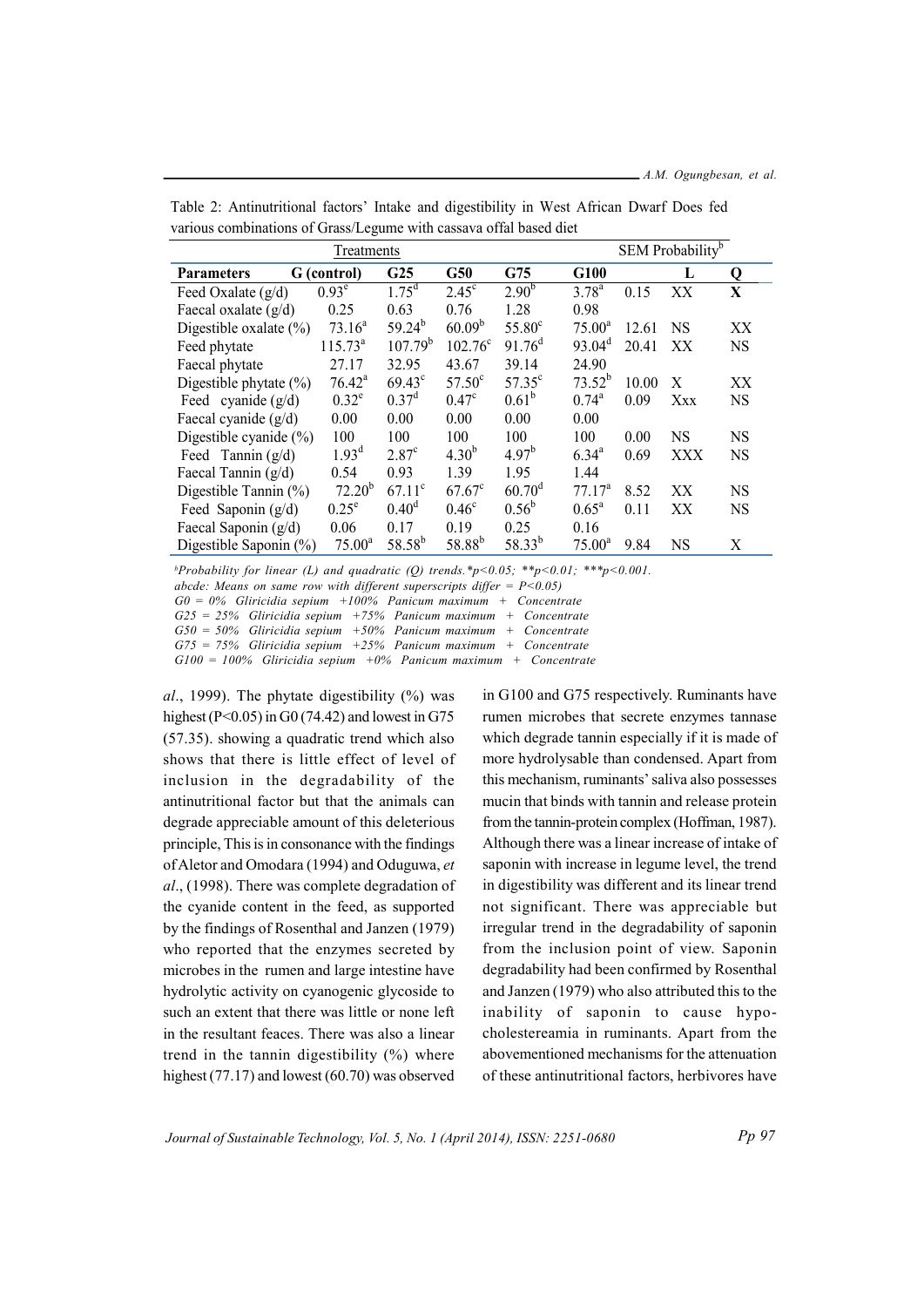some biochemical defence mechanisms against phyto-allelo chemicals and they include mixed function oxidase, epoxide hydrases, reductases, hydrolytic enzymes and group transfer enzymes. All these are intra-hepatic mechanism (Rosenthal and Janzen (1979). The various degradation by animals in the different diets without recourse or reference to the combinations or inclusion level has been reported by Devendra (1990) who observed that there are specific, breed and even individual differences in tolerance and utilization of plant allelo-chemicals or undesirable factors by ruminants. Other measures that can be embarked upon to attenuate or control or reduce these metabolites could be from two entities involved viz Plant and animal (ruminants). Plant selection and breeding of plants (spp, variety and accessions) with inherently low anti-nutrients factors can be employed (Devendra, 1990). In the same vein, molecular manipulation of the gene controlling these factors can be tried but the fear of tampering adversely with genes that are responsible for desirable attributes can not be ruled out. Furthermore, adoption of strategies like dilution techniques, a simple approach to reduce toxicity is to feed the toxic plant in mixture with other plant, thus diluting the effective level of each compound can be used. Also, wilting technique can be employed; enzymes capable of degrading specific secondary compounds often occur with the compound in different structures in the same plant cells and reaction occurs when cell membrane are disrupted. Cutting management that will ensure feeding between flushies when the allelo-chemicals are at their peak in concentration and lastly, fertilizer management that will alleviate situation of nutritional stress in plant which stimulate the biosynthesis and secretion of these phyto alexins (Lowry, 1989). On the parts of the animals (ruminants): intrafusion / inoculation of bacterial species that can degrade anti nutrient from host rumen into rumen of other ruminants where multiplication and subsequent detoxification will continue (Allison, et al., 1992) or even the genetic manipulation of otherwise rumen microbes with less degrading potential into those that can secrete enzymes that can detoxify the undesirable factors in herbages have been tried successfully (Keith, 1995)

## **CONCLUSION**

Since ruminants (goats) can effectively utilize forages despite the inherent antinutritional factors they contain, research effort must be directed towards harnessing these animals and forages potentials.

#### **REFERENCES**

- AJAYI, D.A., ADENEYE, J.A. and AJAYI, F.T. (2005). Intake and nutrient utilization of West African Dwarf Goats fed Mango (Magnifera indica), Ficus (Ficus thionninghii), Gliricidia (Gliricidia sepium) foliages and concentrates as supplement to basal diet of Guinea grass (Panicum maximum), World Journal Agricultural Sciences 1(2):184-189.
- ALLISON, M.J., MARYBERRY, W.R., MCSWEENEY C.S. and STAH, D.A. (1992). Synergistes jonesii gen. Nov., sp. Nov: A rumen bacterium that degrades toxic pyridine diols. System Applied Microbiology. 15:522-529.
- ALETOR, V.A. and OMODARA, O.A. (1994). Studies on some leguminous browse plants with particular reference to their proximate, mineral and some endogenous anti-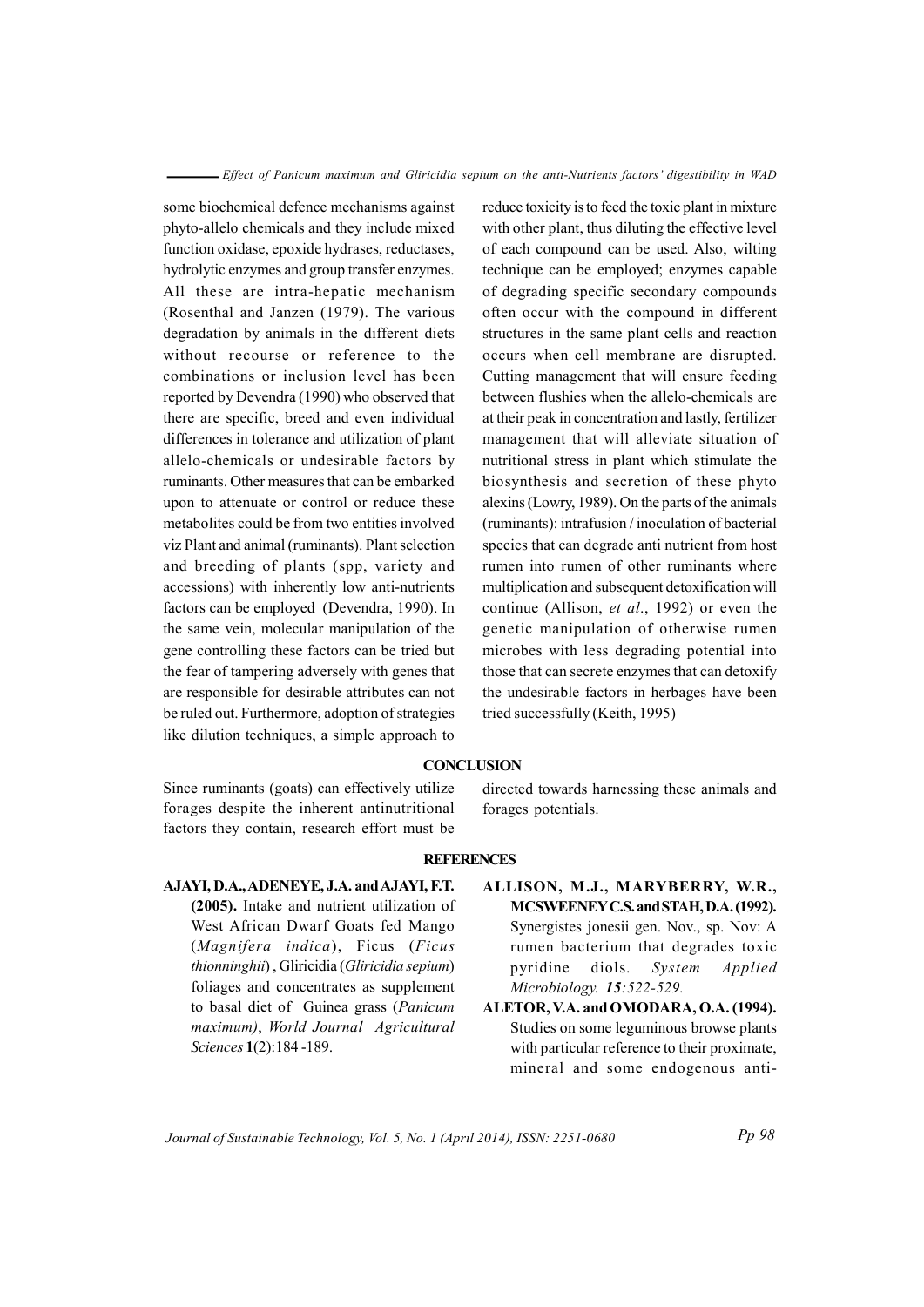nutritional constituents. Animal Feed Science and Technology, 40:343-442.

- ANUGWA, F.O., OKWORIA.I. and EKWUNO, P.O. (2000). Feed intake, nutrient digestibility and nutrient value for goats of Panicum maximum and selected browse in the southern guinea savannah zone in Nigeria. In Animal Production in the new millennium: Challenges and options. Proceedings of 25th Annual Conference of National Society for Animal Production at Michael Okpara University of Agriculture Umudike, Abia state. Nigeria Pg 63-66.
- BEUTLER, H. BECKER, J., MICHAEL, G. and WALTER, E. (1980). "Rapid method for determination of Oxalate". Fresenius Journal of Analytical Chemistry, 30(1):186-187.
- **BUDITANGENDJAJAand WINAELIZABETH** (1995). Chemical Evaluation of shrub legumes International Journal of Agricultural Research 17(3):47 - 58.
- CONN, E.E (1981). The Biochemistry of plants Vol 7. Secondary plant products. A.P New York Pg 479-498.
- DEVENDRA, C. and BURNS, M. (1985). Goat production in the tropics in the tropics. C.A.B London. Pg 130.
- DEVENDRA, C. (1990). The use of shrubs and Tree fodder by ruminants In: Devendra, c. (eds) shrub and Tree fodder for farm animals IDRC, Ohawa, Canada. Pp 42-68.
- EECHOAT, W.A. and DEPAEPE, M. (1994). Total Phosphorus, phytate phosphorus and phytate activity in plant feedstuffs. Animal Feed Science and Technology 47:19 -29.
- ENIOLORUNDA, O.O., JINADU, A.O., OGUNGBESAN, A.M. and T.O. BAWALA (2008.). Effects of combination levels of Panicum maximum and Gliricidia sepium on Nutrient Digestibility and Utilization by West African Dwarf Goats fed cassava offal based Concentrate. Journal of Animal Research 2(5) 149 - 153.
- ESMINGER, M.E. and OLENTINE, JNR. C.G. (1980). Feeds and Nutrition: complete Esminger Pub. Co. (1980) California. U.S.A Pg 12-14.
- EVERS, A.D., BLAKENEY, A.B. and O'BRIEN, L. (1999). Cereal structure and Australia Journal composition. Agricultural Research, 500:629-50.
- HAGERMAN, A.C. and BUTLER, I.G. (1983). Precipitation methods for the qualitative determination of Taninns. Journal of Agriculture Food and Chemistry, 26:806-812
- HOFFMAN, R.R. (1987). Morphological evolutionary adaptation of ruminant digestive system. In aspect of digestive physiology in ruminants. Dobson A. ed. Cornell University press New York. U.S.A. Pg 1-26.
- IFUT, OJ. (1992). Body weight responses of W.A.D goats fed Gliricidia sepium, Panicum maximum and Cassava peels Proceedings of the Joint feed Resources Networks Workshop Held in Gaborone, Botswana, 4 – 8th March. 1992 Pg 23-29
- KEITH G. (1995). Engineering gut flora of ruminant livestock to reduce forage toxicity, progress and problems. TIBTECH 13:418-421
- LOWRY, J.B. (1989). Toxic factors and problems: Methods of alleviating them in animals. In shrubs and tree fodders for farm animals. Proceeding Of Work shop in Densparay. Indonesia 24-29 July, IDRC Ontara Canada, Devendra, C. (ed) Pg 76-88.
- MAGA, J.A. (1983). Phytate: Its occurrence, chemistry, food interactions nutritional significance and analytical method. Journal of Agriculture food and Chemistry 30:1-9.
- **NORTON B.W. (1994).** Antinutritive and Toxic factors in forage Tree legumes. In Forage Tree legume in Tropical Agriculture. Center of Agriculture Bioscience International Wallingford U.K. Gutteridge, R.C and Shelton, H.M (eds). Pg 203-214.